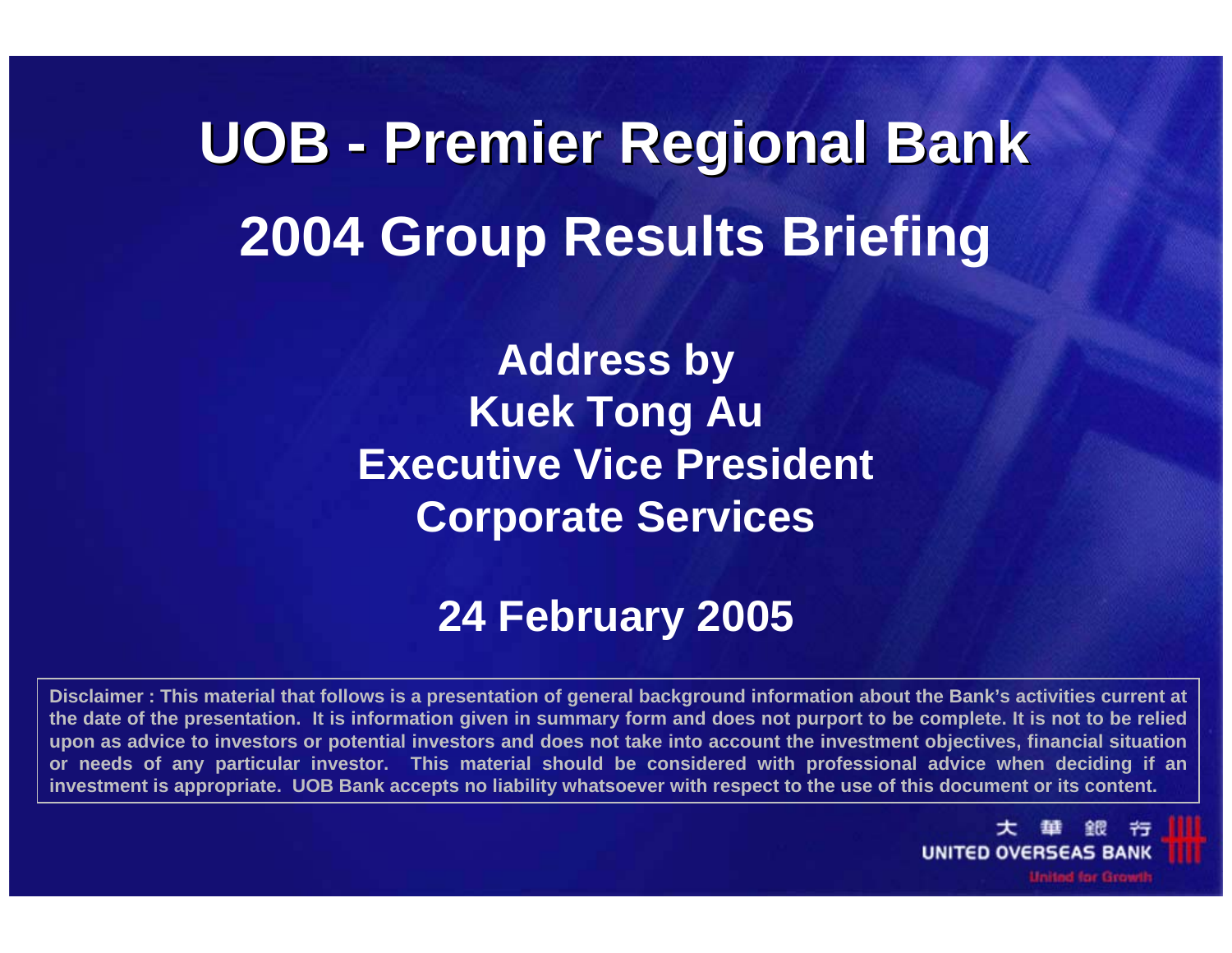# **Agenda**

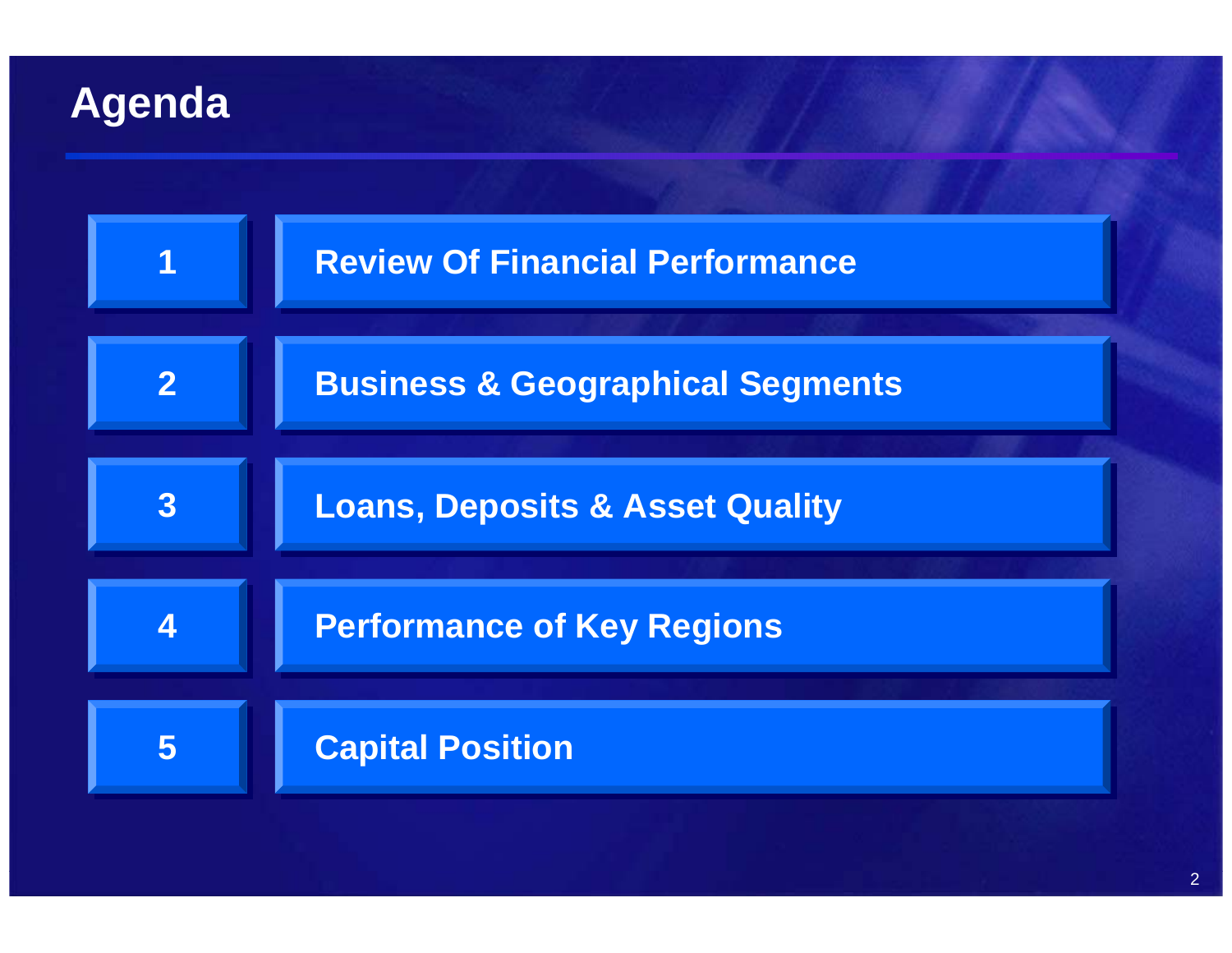### **Another Year of Record Profit**

|                                                   | 2004          | 2003          | Incr / (Decr) |                  |  |
|---------------------------------------------------|---------------|---------------|---------------|------------------|--|
|                                                   | $\mathsf{Sm}$ | $\mathsf{Sm}$ | $\mathsf{Sm}$ | $\frac{0}{0}$    |  |
| <b>Net Interest Income</b>                        | 2,155         | 2,071         | 84            | $\boldsymbol{4}$ |  |
| <b>Non-Interest Income</b>                        | 1,104         | 1,089         | 15            | 1                |  |
| <b>Total Income</b>                               | 3,259         | 3,160         | 99            | $\overline{3}$   |  |
| <b>Less: Operating Expenses</b>                   | 1,227         | 1,095         | 132           | 12               |  |
| <b>Operating Profit before Goodwill</b>           |               |               |               |                  |  |
| and Provisions                                    | 2,032         | 2,064         | (32)          | (2)              |  |
| <b>Less: Goodwill Amortisation</b>                | 214           | 202           | 12            | 6                |  |
| <b>Provisions</b>                                 | 209           | 362           | (153)         | (42)             |  |
| <b>Operating Profit after Goodwill</b>            |               |               |               |                  |  |
| and Provisions                                    | 1,610         | 1,501         | 109           | $\overline{7}$   |  |
| <b>Share of Profit of Associates</b>              | 307           | 107           | 200           | 186              |  |
| <b>Profit before Tax &amp; Minority Interests</b> | 1,917         | 1,608         | 309           | 19               |  |
| <b>Less: Tax &amp; Minority Interests</b>         | 465           | 406           | 59            | 14               |  |
| <b>Net Profit After Tax</b>                       | 1,452         | 1,202         | 250           | 21               |  |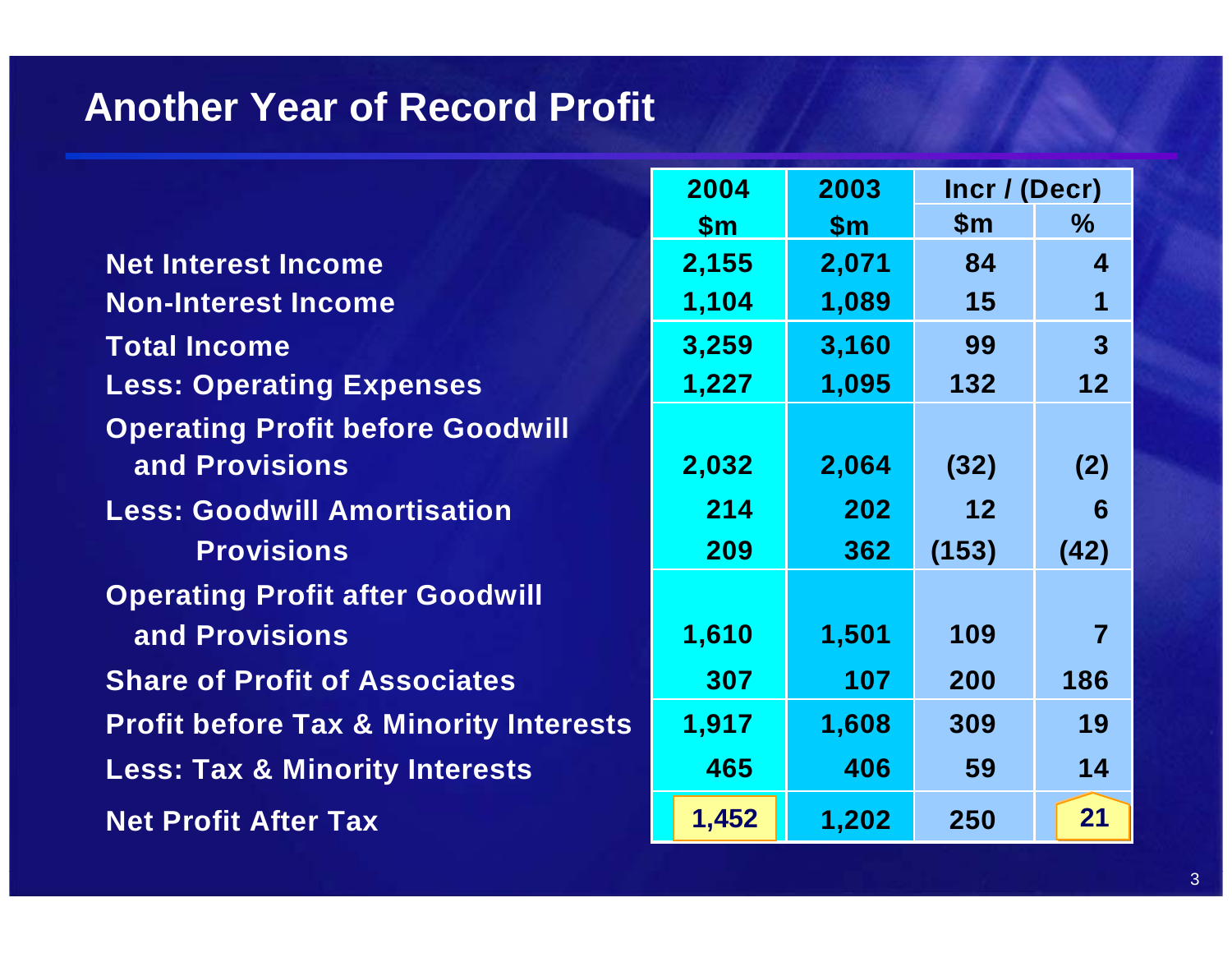### **Higher Profit in 4th Quarter 2004**

|                                                   | 4Q04<br>\$m\$ | 4Q03<br>\$m\$ | Incr/<br>(Decr)<br>$\%$ | <b>3Q04</b><br>\$m\$ | Incr/<br>(Decr)<br>$\%$ |
|---------------------------------------------------|---------------|---------------|-------------------------|----------------------|-------------------------|
| <b>Net Interest Income</b>                        | 562           | 540           | $\overline{\mathbf{4}}$ | 537                  | $5\phantom{1}$          |
| <b>Non-Interest Income</b>                        | 298           | 291           | $\overline{2}$          | 270                  | 10                      |
| <b>Total Income</b>                               | 860           | 831           | 3 <sup>1</sup>          | 807                  | $\overline{7}$          |
| <b>Less: Operating Expenses</b>                   | 364           | 290           | 26                      | 315                  | 16                      |
| <b>Operating Profit before Goodwill</b>           |               |               |                         |                      |                         |
| and Provisions                                    | 496           | 542           | (8)                     | 493                  | 1                       |
| <b>Less: Goodwill Amortisation</b>                | 59            | 50            | 18                      | 55                   | $\overline{7}$          |
| <b>Provisions</b>                                 | 113           | 41            | 173                     | (1)                  | <b>NM</b>               |
| <b>Operating Profit after Goodwill</b>            |               |               |                         |                      |                         |
| and Provisions                                    | 324           | 451           | (28)                    | 439                  | (26)                    |
| <b>Share of Profit of Associates</b>              | 184           | 45            | 308                     | 47                   | 291                     |
| <b>Profit before Tax &amp; Minority Interests</b> | 509           | 496           | $\overline{3}$          | 486                  | $5\phantom{1}$          |
| <b>Less: Tax &amp; Minority Interests</b>         | 133           | 130           | 2 <sup>1</sup>          | 115                  | 16                      |
| <b>Net Profit After Tax</b>                       | 376           | 366           | 3 <sup>1</sup>          | 371                  | 1                       |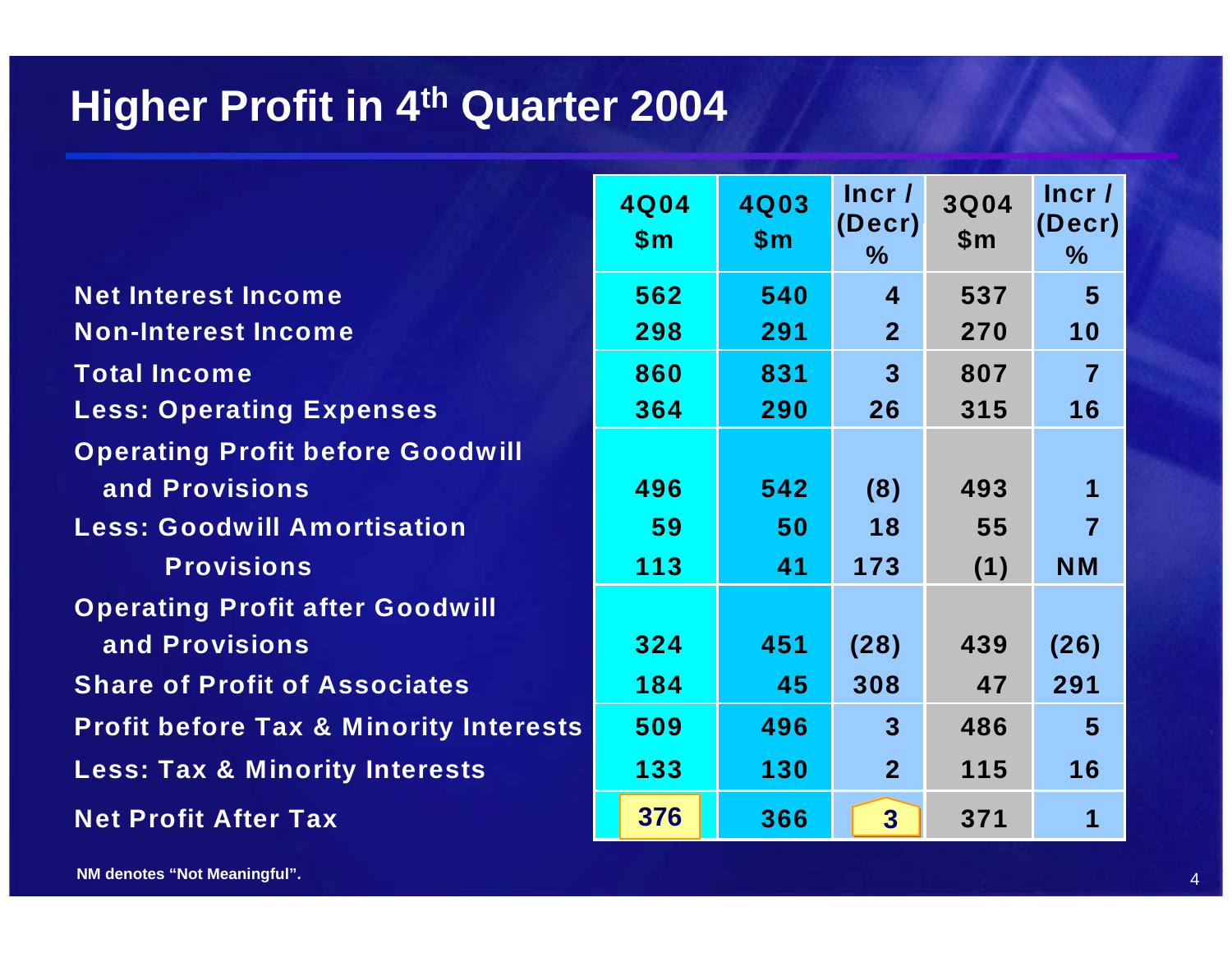# **Higher Net Interest Income despite Lower Margin**

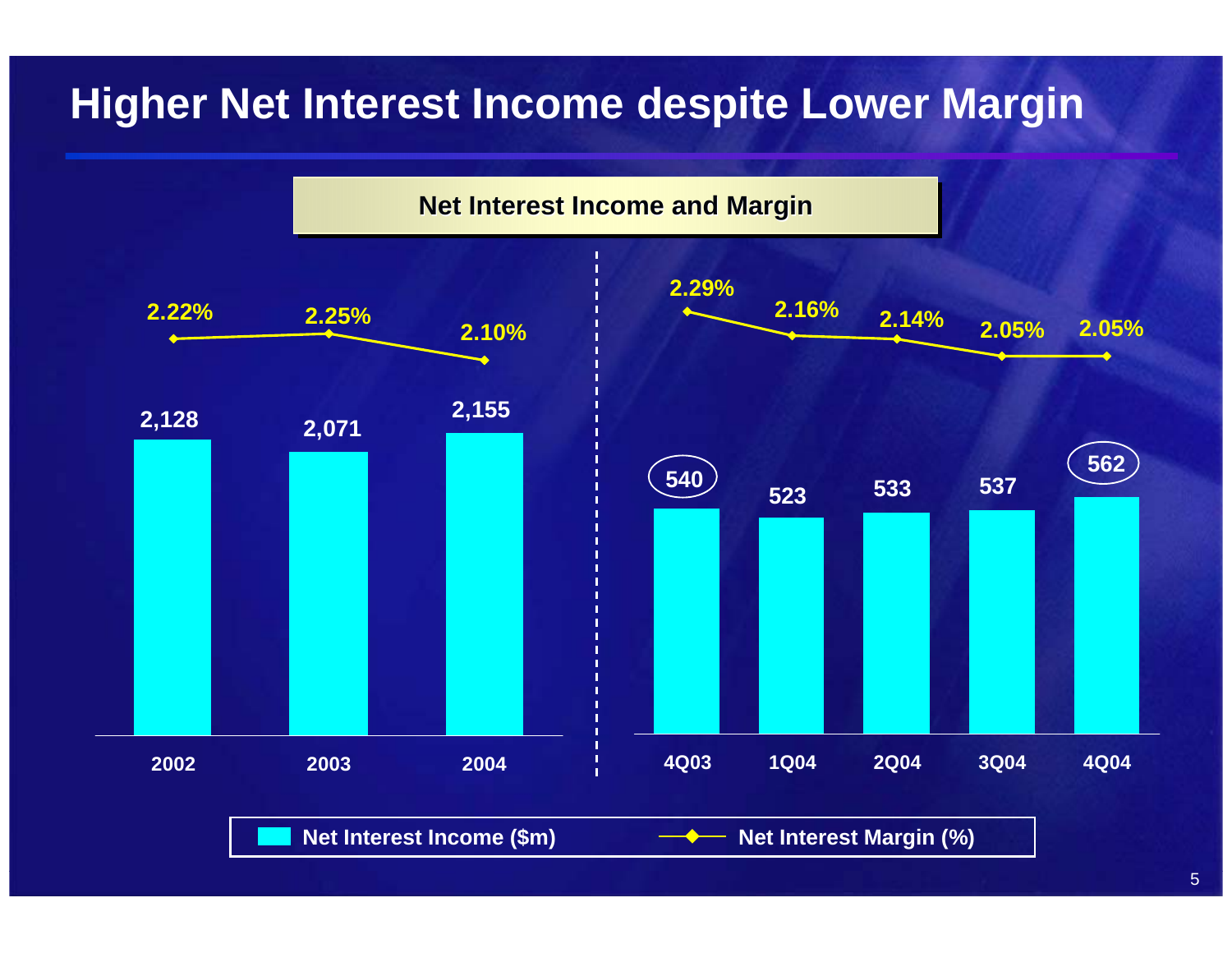### **Higher Non-Interest Income mainly from Fee Income**

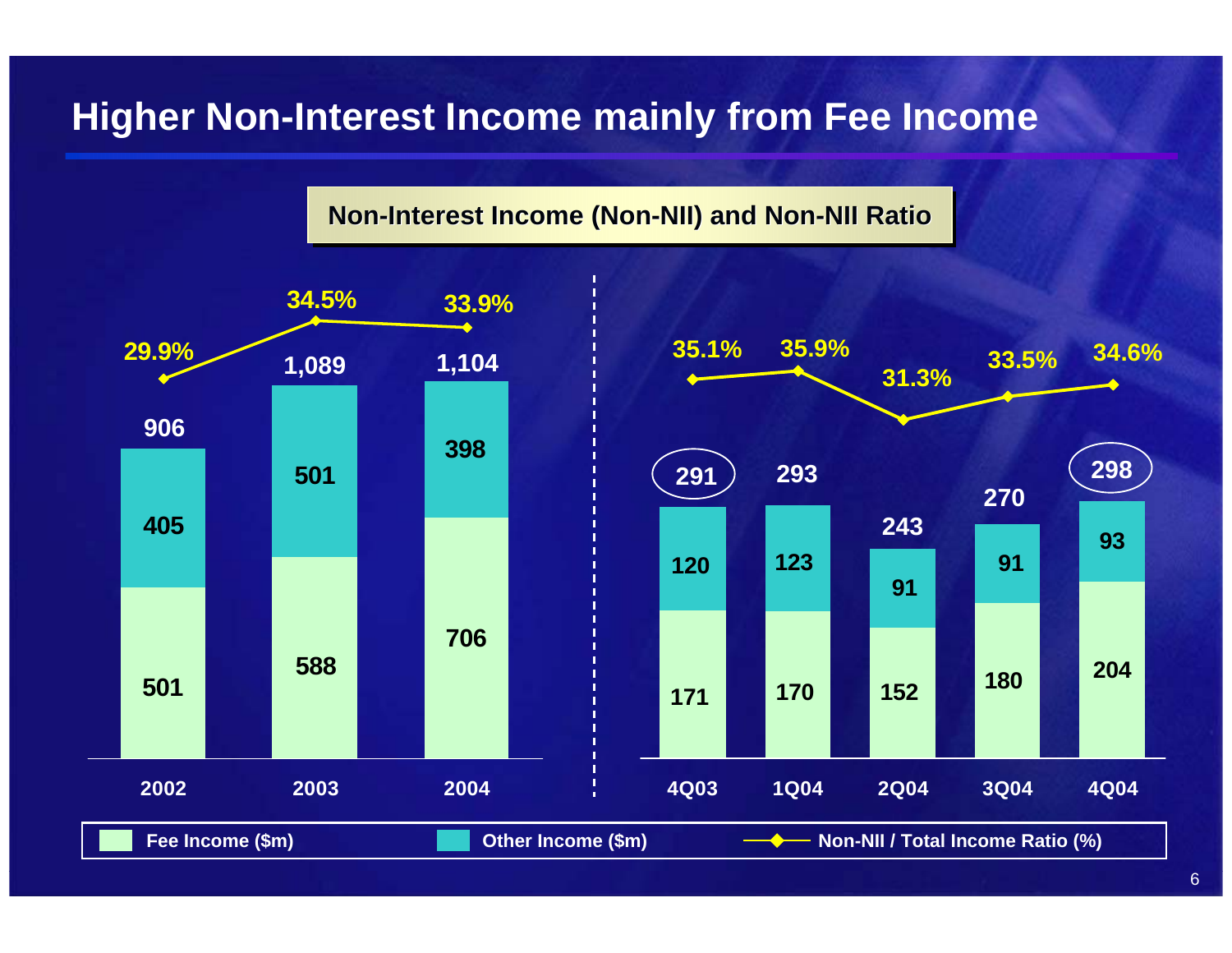### **Fee Income Continues to Grow**



7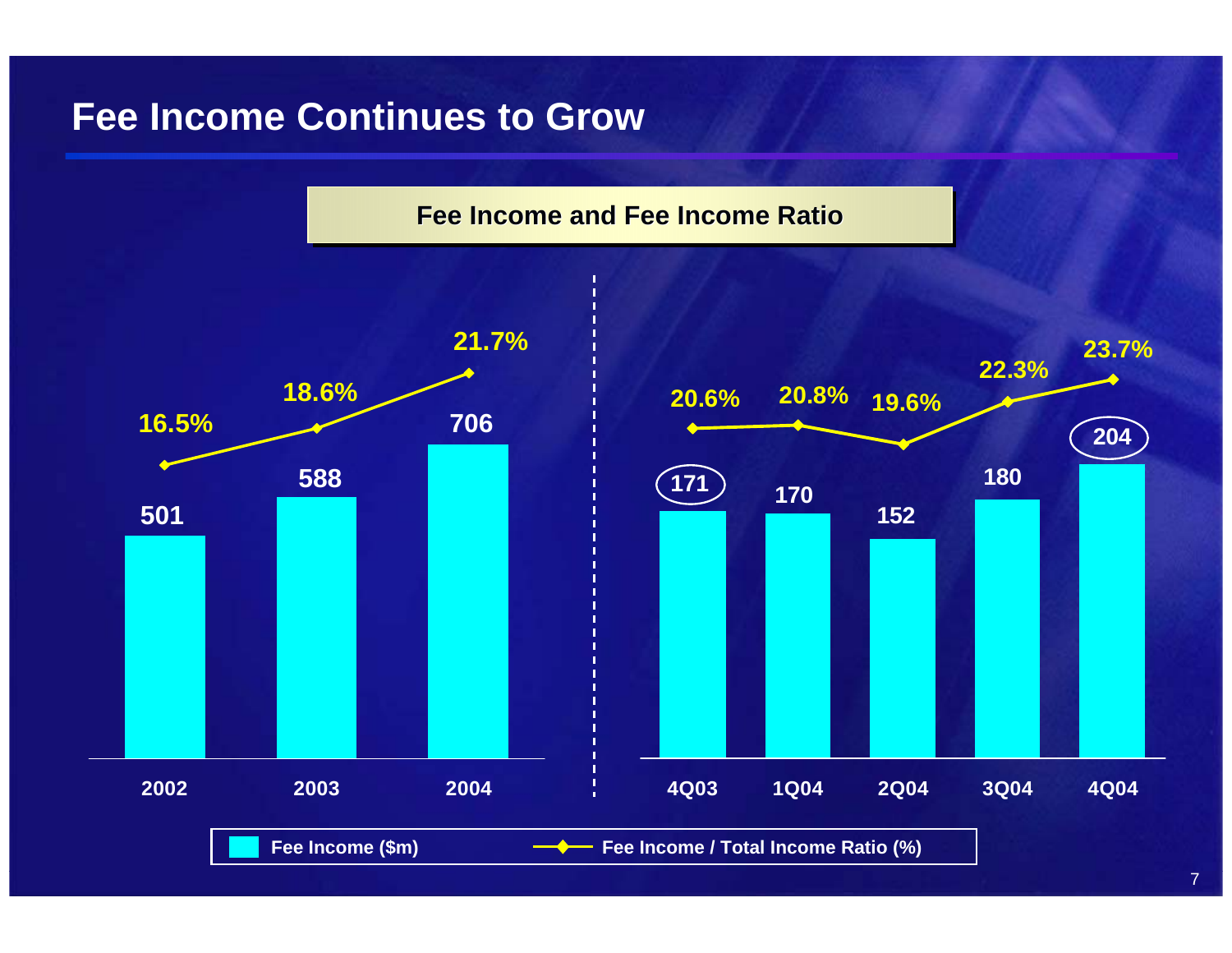### **Operating Expenses Increased mainly due to acquisition of BOA**

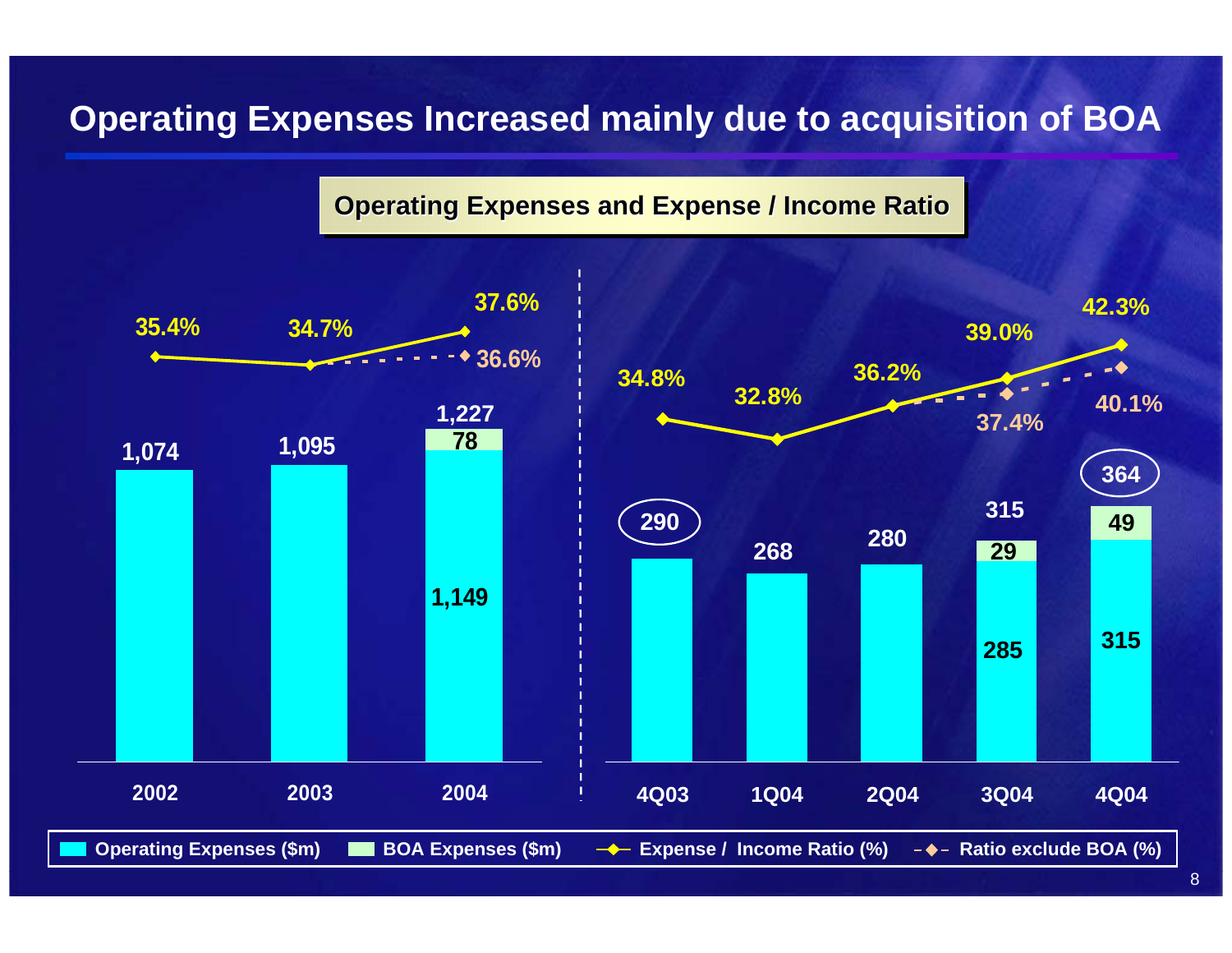### **Year-on-Year Provision Charges Reduced**



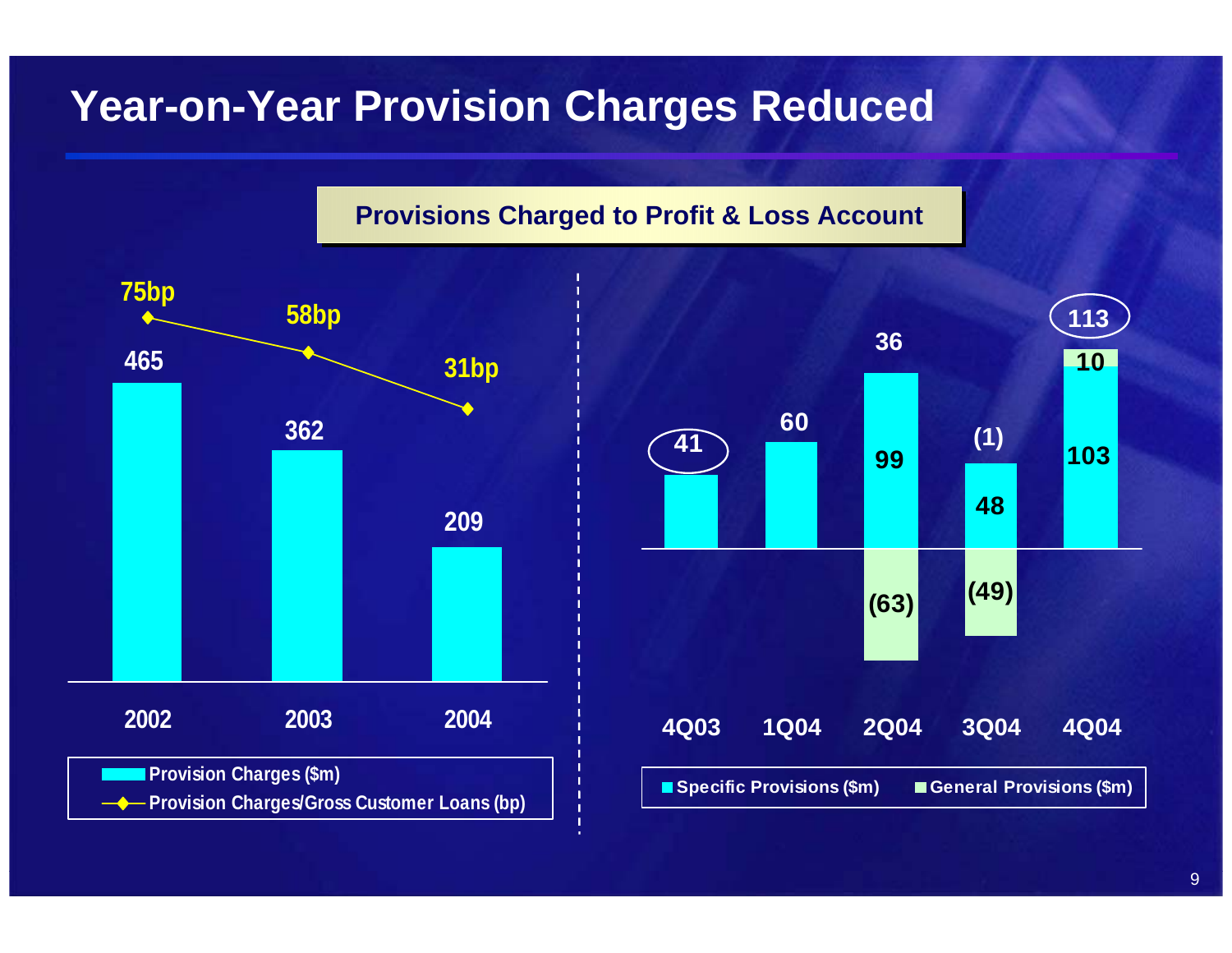### **Higher ROE Achieved**

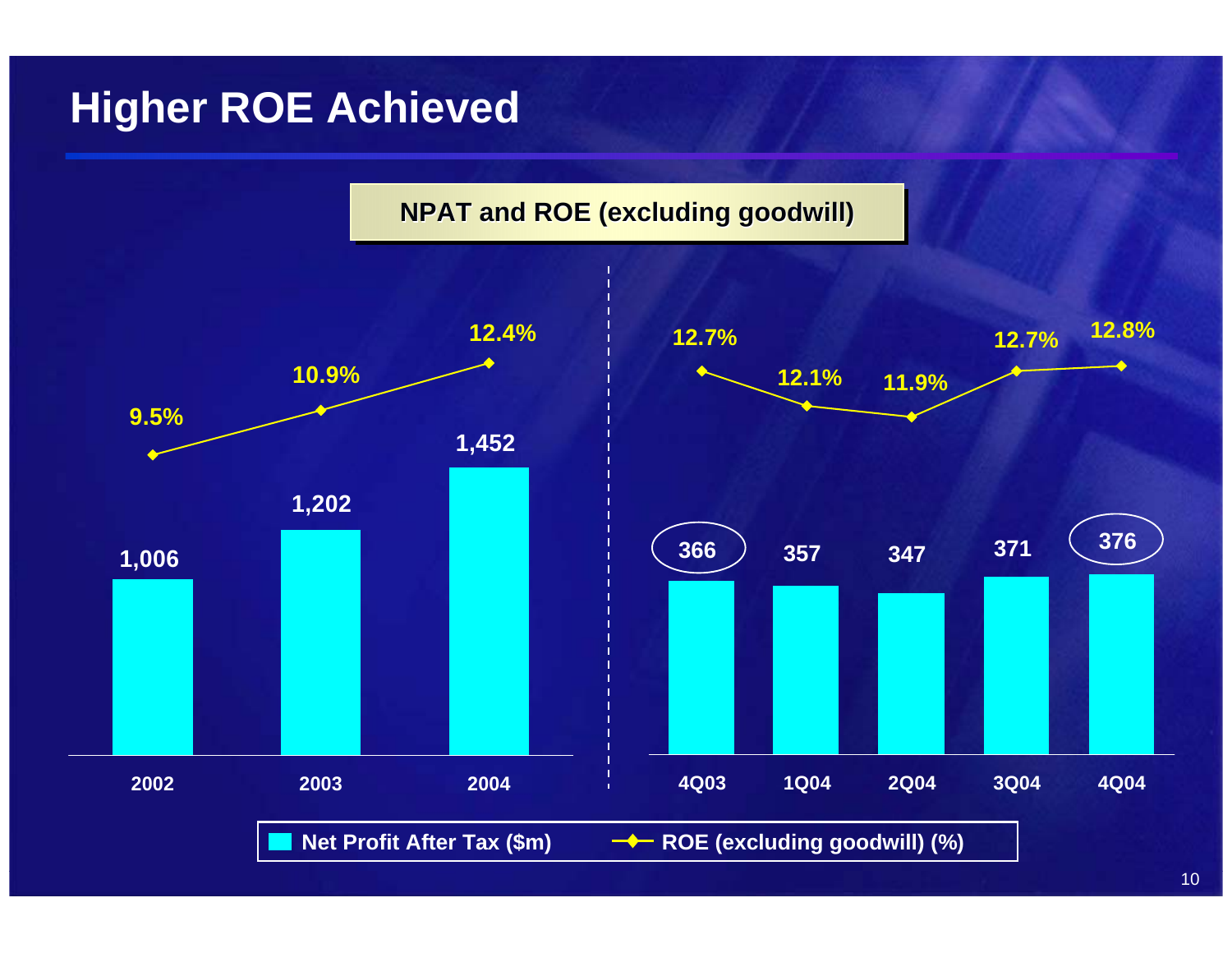## **Profit Contribution by Business Segment**

#### **BBusiness Segment usiness Segme n t**

|                                         | 2004          | 2003  | Incr / (Decr)  |  |
|-----------------------------------------|---------------|-------|----------------|--|
| <b>Segment Profit Before Tax</b>        | $\mathsf{Sm}$ | \$m\$ | $\frac{9}{6}$  |  |
| <b>Individual Financial Services</b>    | 504           | 421   | 20             |  |
| <b>Institutional Financial Services</b> | 794           | 682   | 16             |  |
| <b>Global Treasury</b>                  | 229           | 260   | (12)           |  |
| <b>Asset Management</b>                 | 141           | 149   | (5)            |  |
| <b>Other</b>                            | 219           | 255   | (14)           |  |
| <b>Total</b>                            | 1,887         | 1,767 | $\overline{7}$ |  |



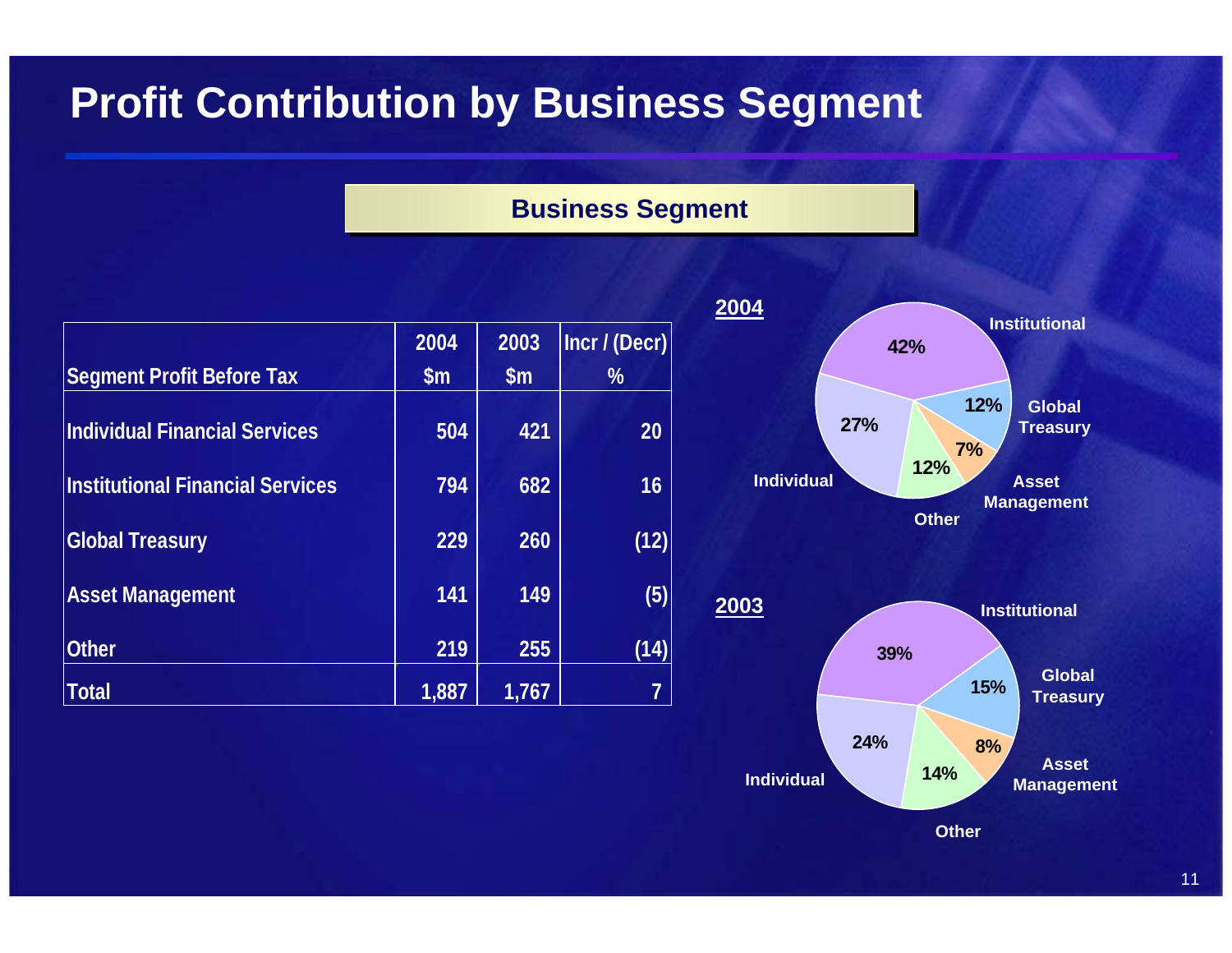# **Profit Contribution by Geographical Segment**

#### **Geogra Geographical Segment phical Segment**

**2004**

**2003**

|                                     | 2004          | 2003          | Incr / (Decr)    |
|-------------------------------------|---------------|---------------|------------------|
| <b>Profit Before Tax</b>            | $\mathsf{Sm}$ | $\mathsf{Sm}$ | $\frac{0}{0}$    |
| <b>Singapore (including ACU)</b>    | 1,680         | 1,367         | 23               |
| <b>Other ASEAN countries</b>        | 278           | 263           | 6                |
| <b>Other Asia-Pacific countries</b> | 95            | 104           | (9)              |
| <b>Rest of the world</b>            | 78            | 76            | $\boldsymbol{3}$ |
|                                     | 2,131         | 1,810         | 18               |
| <b>Goodwill amortisation</b>        | (214)         | (202)         | 6                |
| <b>Total</b>                        | 1,917         | 1,608         | 19               |



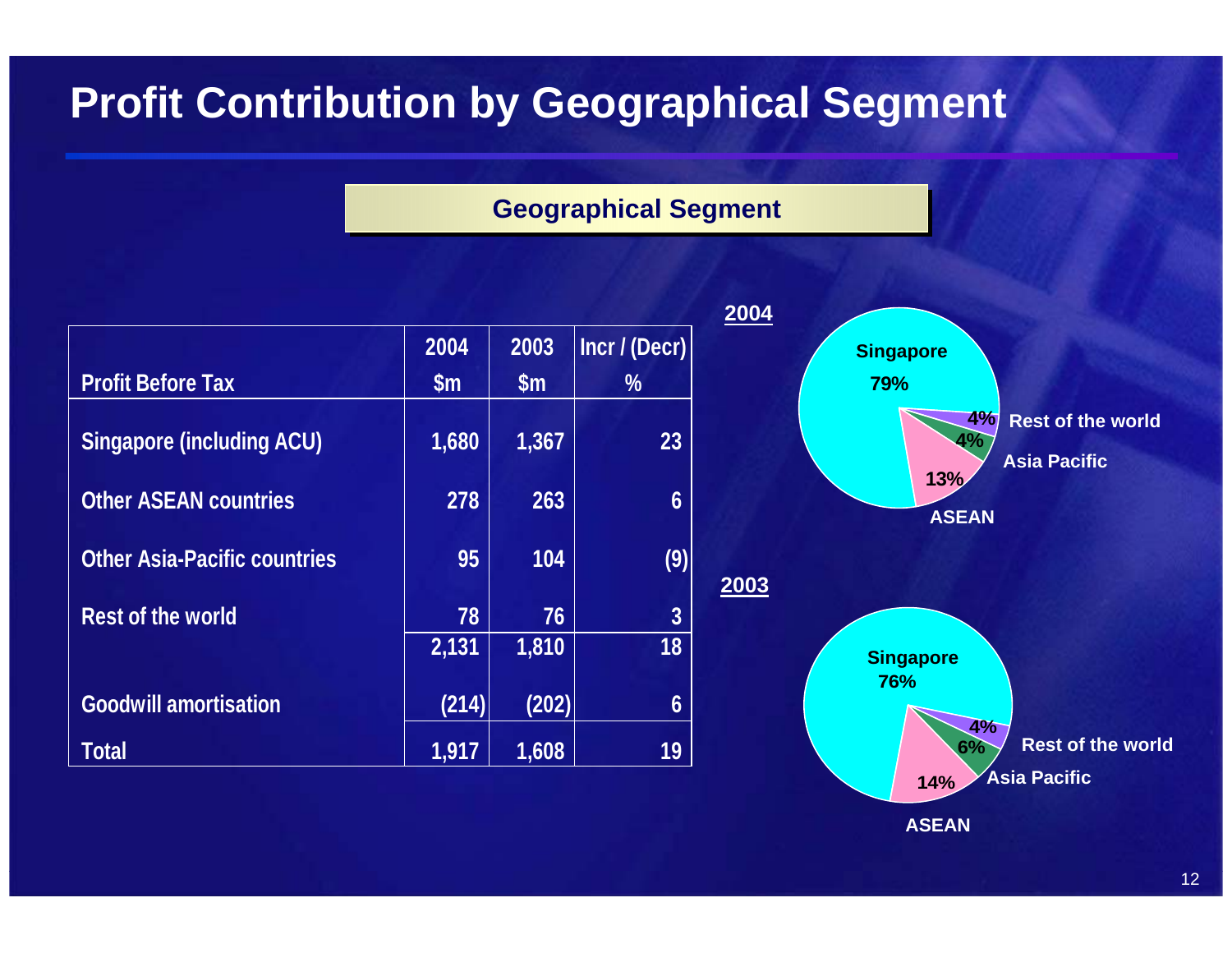### **Loans and Deposits Expansion largely from acquisition of BOA**

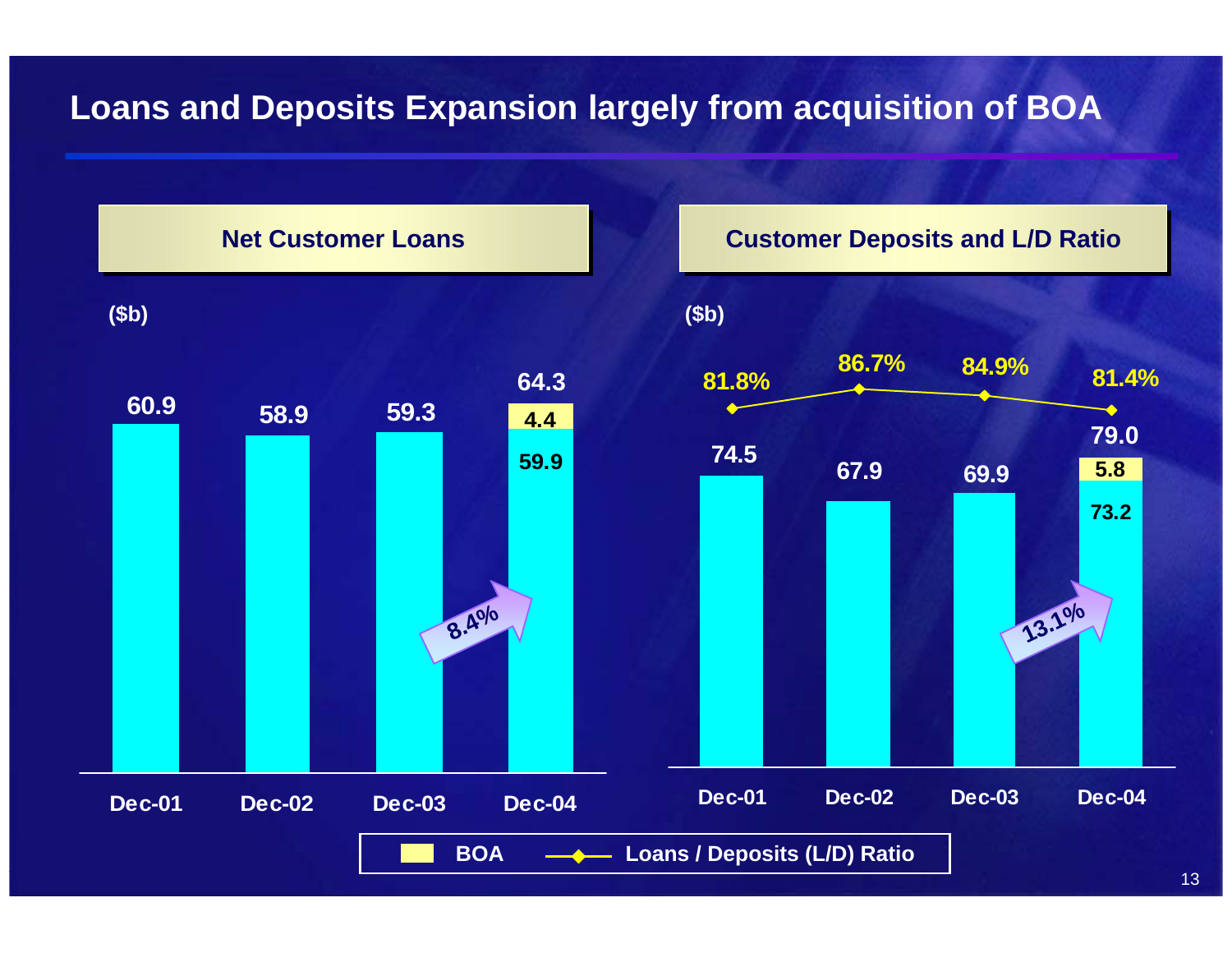### **Increase in NPLs attributed to acquisition of BOA**

| <b>Total</b><br>NPLs (\$m) | 5,968         |           | 5,679         |          | 5,160         |            | 5,484         |  |
|----------------------------|---------------|-----------|---------------|----------|---------------|------------|---------------|--|
|                            |               |           |               |          |               |            |               |  |
|                            | 2,149         |           | 1,744         |          | 1,630         |            | 1,030         |  |
|                            |               |           |               |          |               |            | 1,505         |  |
|                            | 3,819         |           | 3,935         |          | 3,530         |            | 2,949         |  |
|                            | <b>Dec-01</b> |           | <b>Dec-02</b> |          | <b>Dec-03</b> |            | <b>Dec-04</b> |  |
|                            |               | Singapore |               | Overseas |               | <b>BOA</b> |               |  |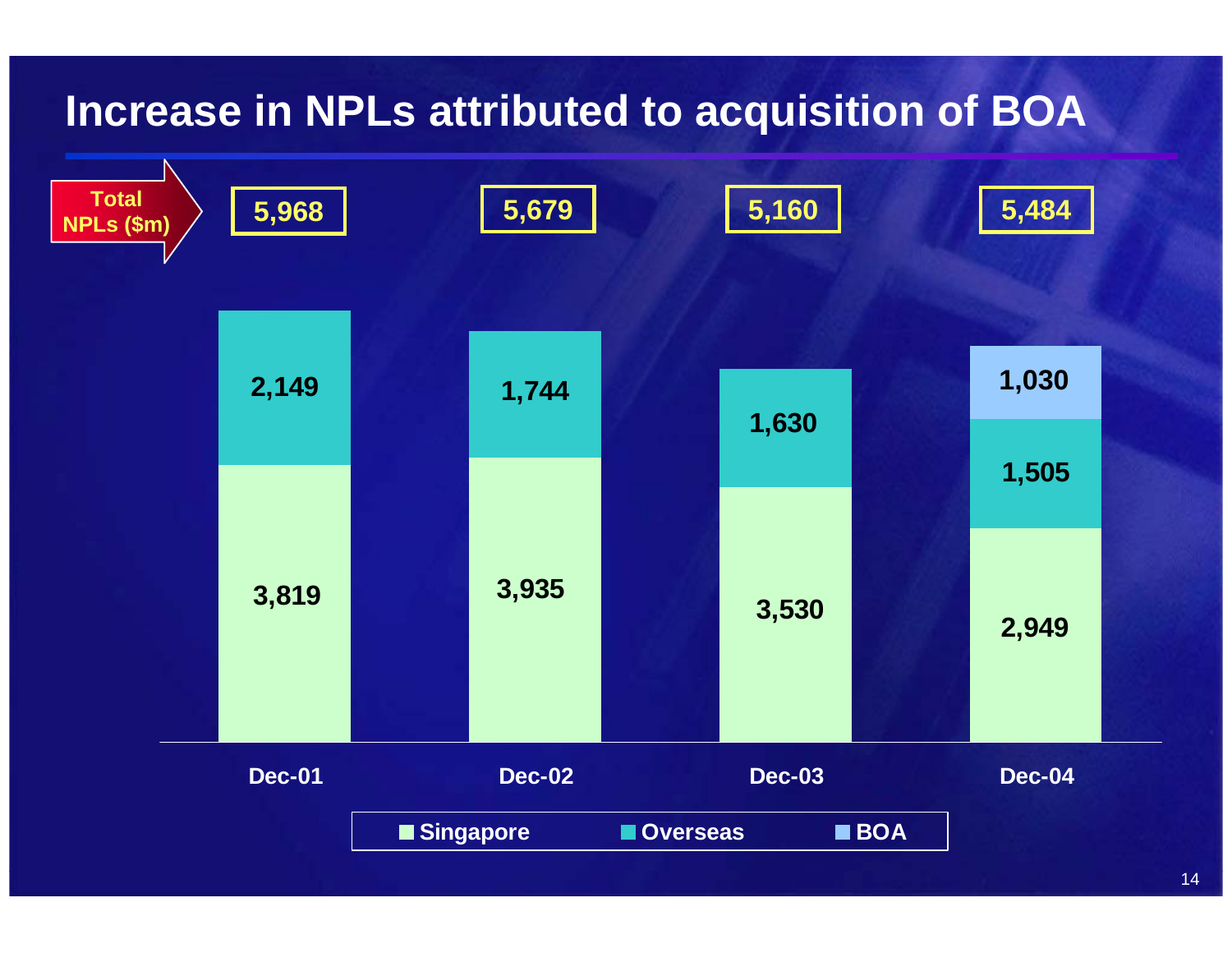# **NPL Ratio Continued to Improve**

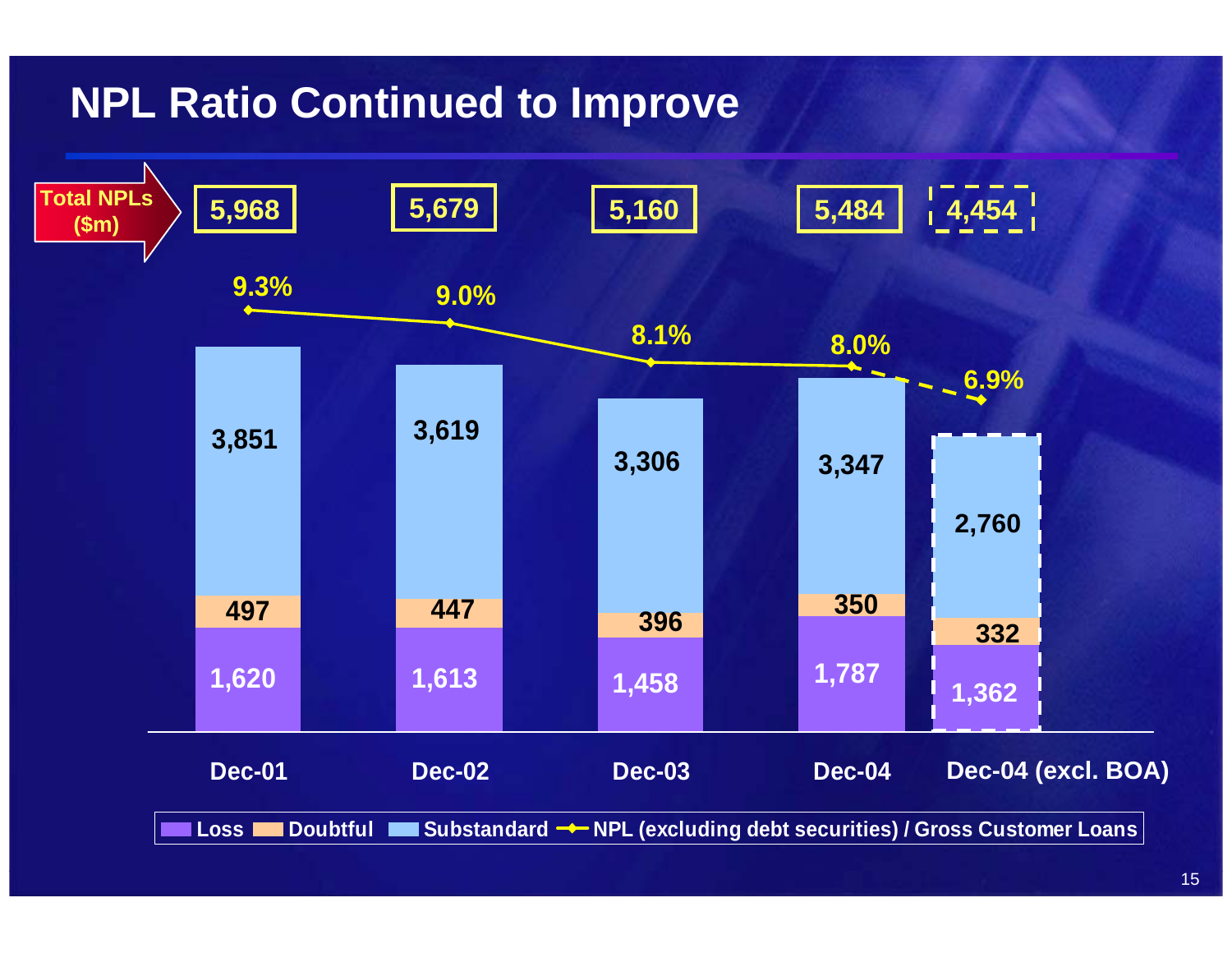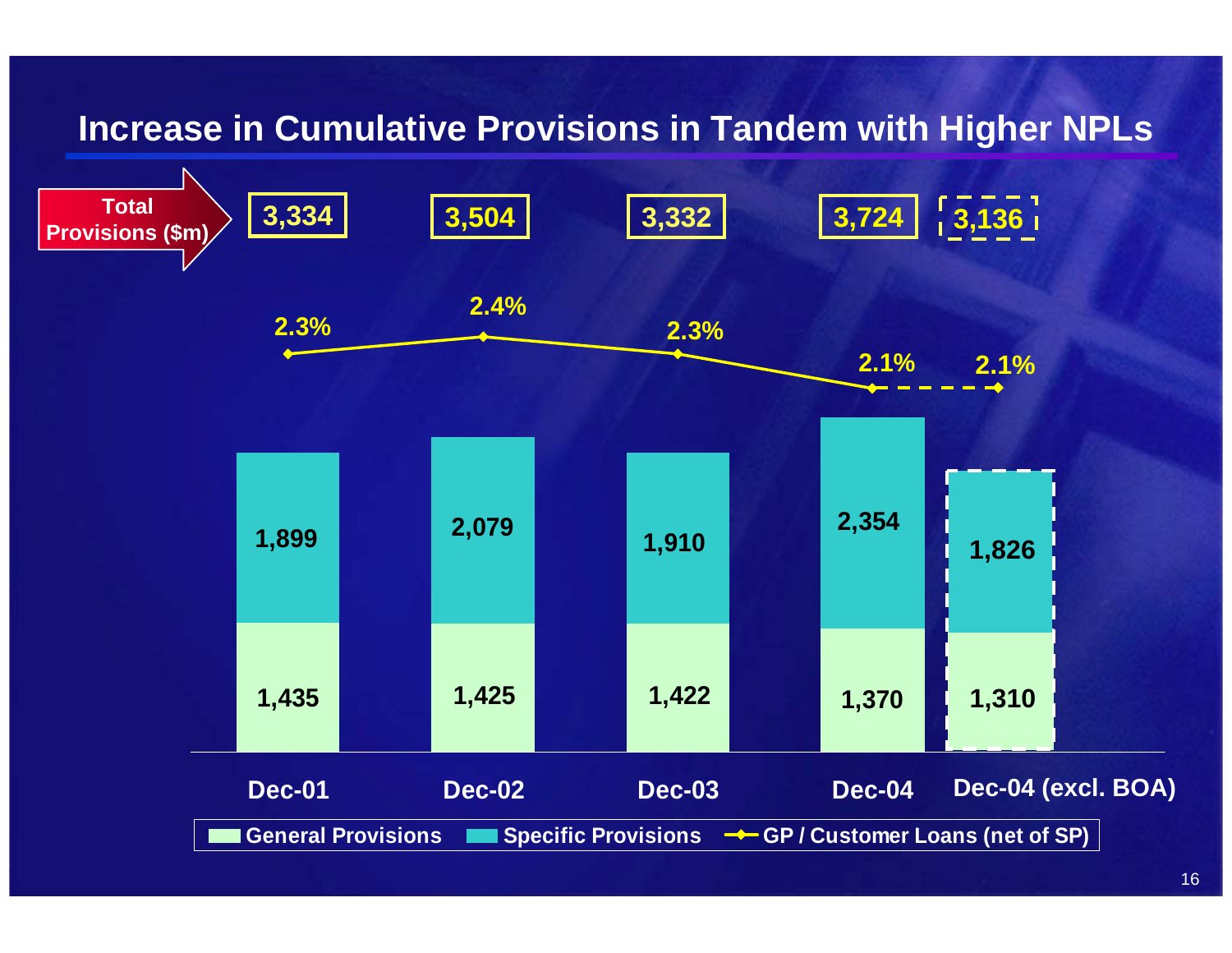# **Higher Provision Coverage against Total NPLs**

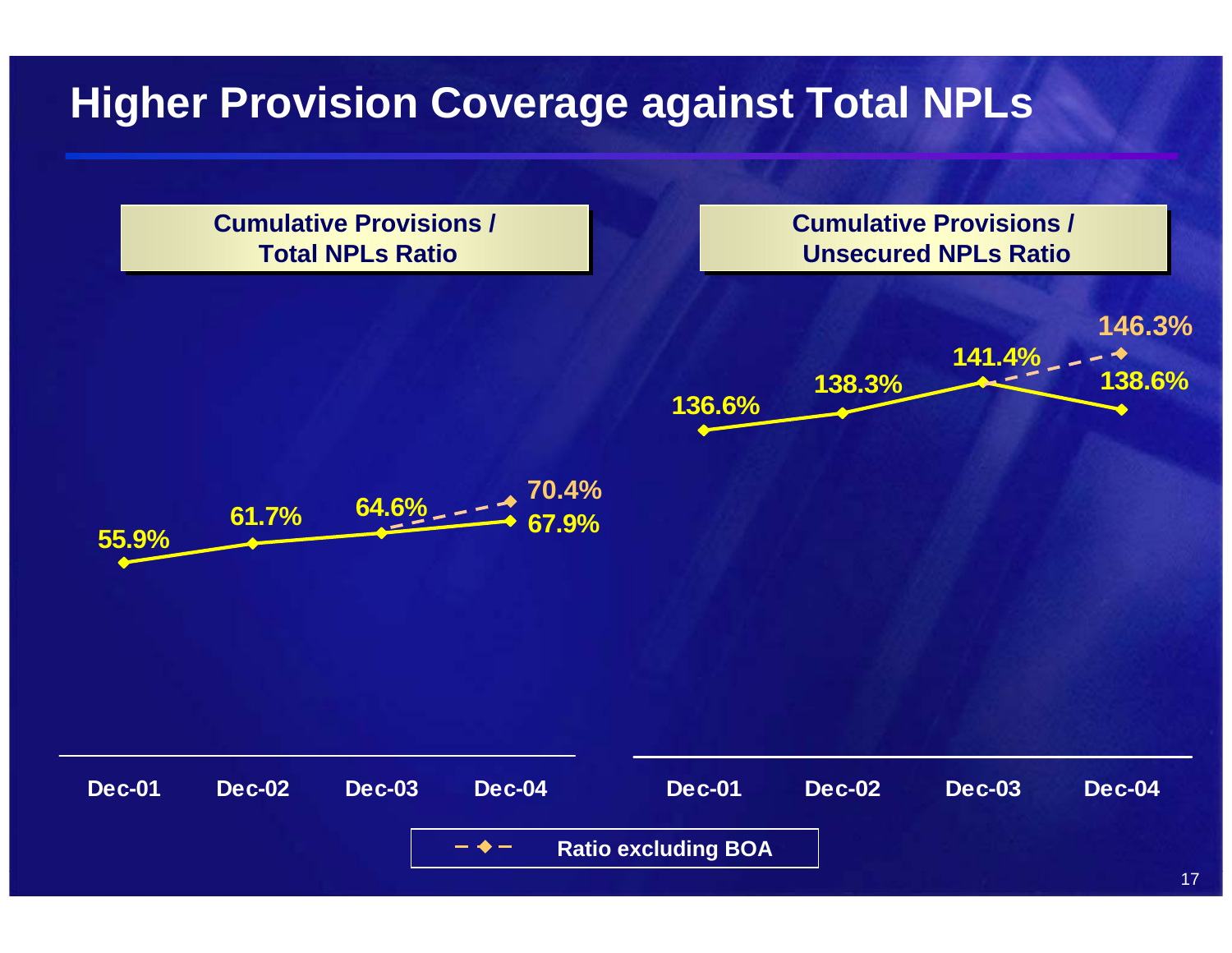### **UOBM Group: Key Indicators**

|                                   | (MYR'm) |        |                     |        | (S\$'m) |
|-----------------------------------|---------|--------|---------------------|--------|---------|
|                                   | 2004    | 2003   | Incr/(Decr)<br>$\%$ | 2004   | 2003    |
| <b>Profit after Tax</b>           | 377     | 358    | $5\phantom{1}$      | 162    | 160     |
| <b>ROE - %</b>                    | 21.3    | 22.7   | $(1.4)$ % pt        | 21.3   | 22.7    |
| <b>Expense / Income Ratio - %</b> | 33.4    | 29.7   | 3.7% pt             | 33.4   | 29.7    |
| <b>Customer Loans (Net)</b>       | 16,221  | 14,657 | 11                  | 6,974  | 6,560   |
| <b>Customer Deposits</b>          | 15,930  | 13,636 | 17                  | 6,849  | 6,103   |
| <b>Loans / Deposits Ratio - %</b> | 101.8   | 107.5  | $(5.7)%$ pt         | 101.8  | 107.5   |
| <b>Total Assets</b>               | 29,039  | 25,198 | 15                  | 12,485 | 11,278  |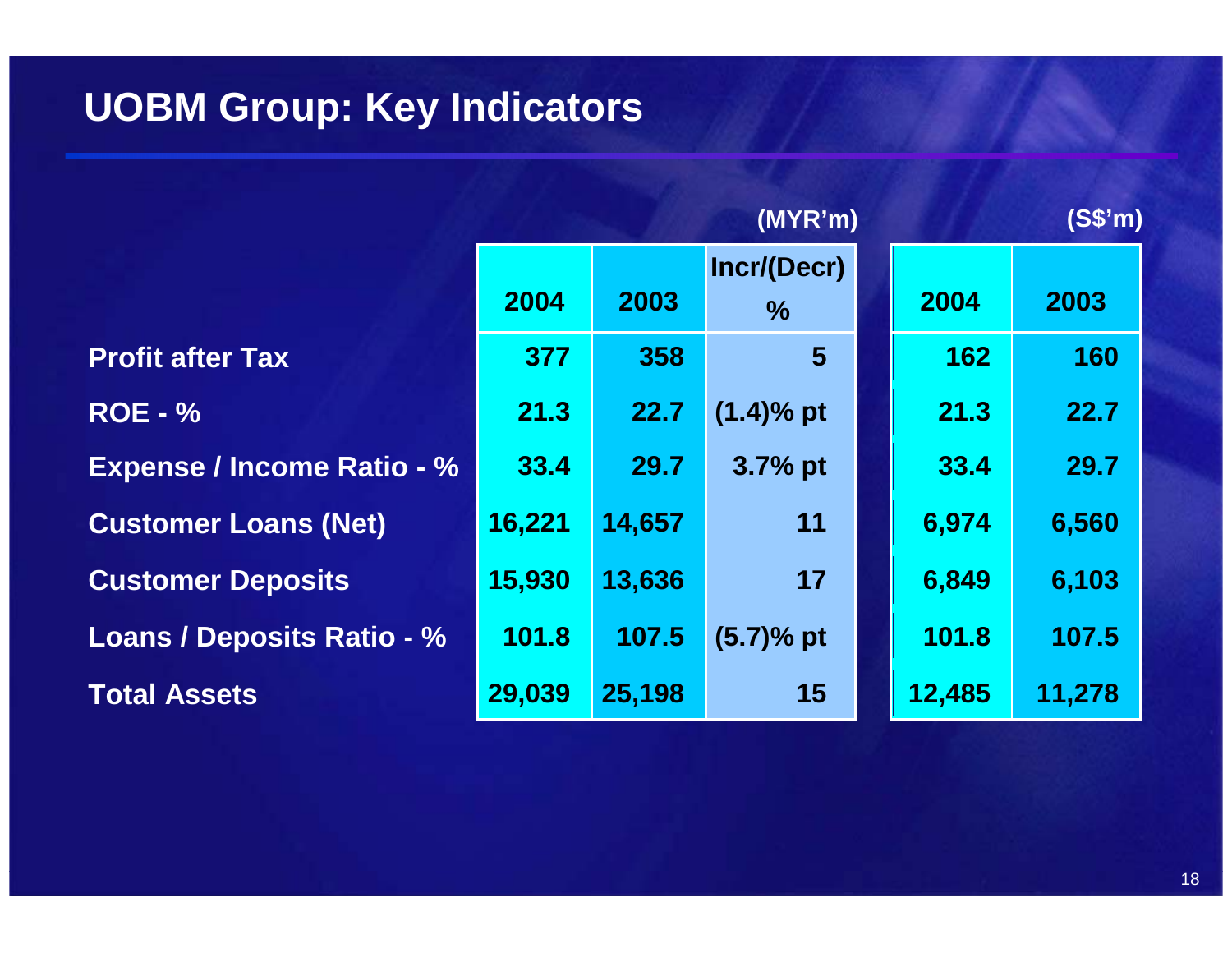# **Thailand: Key Indicators**

|                                   | (THB'm)<br>(S\$'m) |        |                     |  |       |                |
|-----------------------------------|--------------------|--------|---------------------|--|-------|----------------|
|                                   | 2004               | 2003   | Incr/(Decr)<br>$\%$ |  | 2004  | 2003           |
| <b>Profit after Tax</b>           | 822                | 167    | 391                 |  | 34    | $\overline{7}$ |
| <b>ROE - %</b>                    | 6.0                | 4.4    | 1.6% pt             |  | 6.0   | 4.4            |
| <b>Expense / Income Ratio - %</b> | 70.9               | 77.9   | $(7.0)$ % pt        |  | 70.9  | 77.9           |
| <b>Customer Loans (Net)</b>       | 147,180            | 36,649 | 302                 |  | 6,178 | 1,574          |
| <b>Customer Deposits</b>          | 172,091            | 45,824 | 276                 |  | 7,224 | 1,968          |
| <b>Loans / Deposits Ratio - %</b> | 85.5               | 80.0   | $5.5%$ pt           |  | 85.5  | 80.0           |
| <b>Total Assets</b>               | 216,468            | 57,214 | 278                 |  | 9,087 | 2,457          |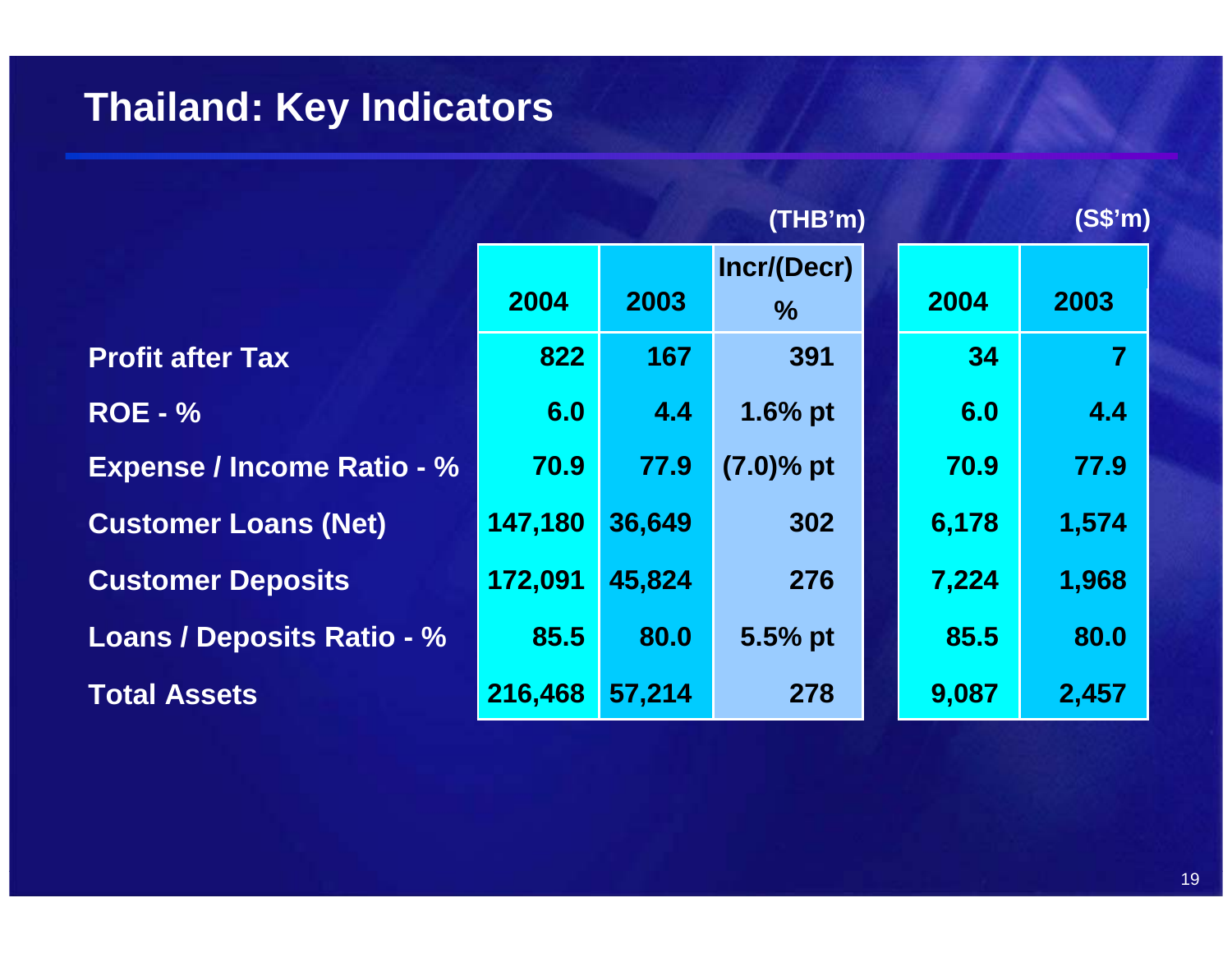# **Strong Capital Position**



**\* Computed based on revised MAS guidelines for 2003 and 2004, and BIS guidelines for 2001 and 2002.**